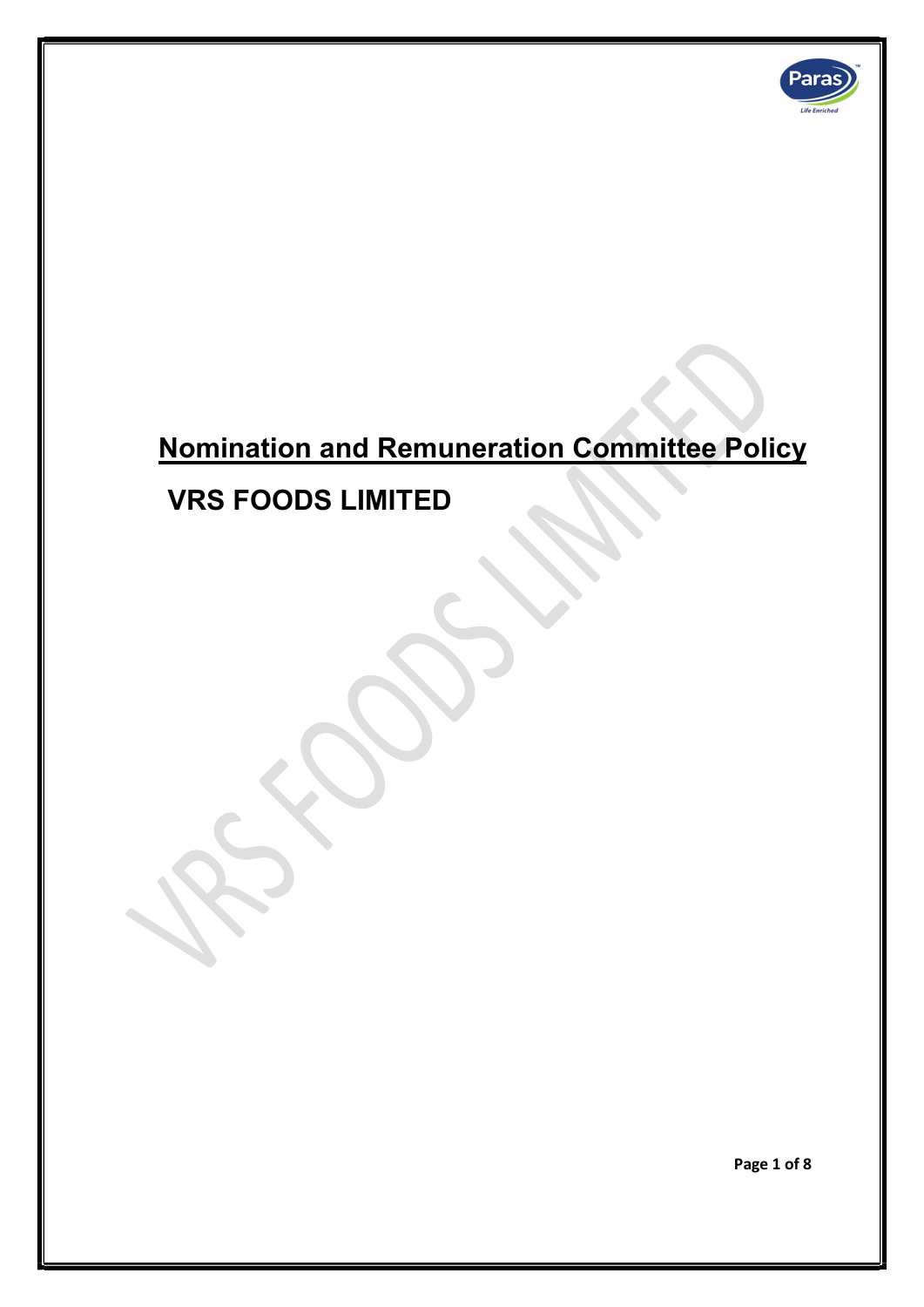

# INDEX

| S.             | <b>Particulars</b>                                              | Page. |
|----------------|-----------------------------------------------------------------|-------|
| No.            |                                                                 | No.   |
| 1              | <b>PURPOSE</b>                                                  | 3     |
| 2              | <b>APPLICABILITY</b>                                            | 3     |
| 3              | <b>OBJECTIVES</b>                                               | 3     |
| 4              | <b>DEFINITIONS</b>                                              | 3     |
| 5              | CONSTITUTION OF NOMINATION AND REMUNERATION COMMITTEE           | 4     |
| 6              | ROLE AND POWERS OF THE COMMITTEE                                | 5     |
| $\overline{7}$ | APPOINTMENT OF MANAGERIAL PERSONNEL, DIRECTOR, KMP AND SENIOR   | 6     |
|                | MANAGEMENT                                                      |       |
| 8              | <b>TERM / TENURE</b>                                            | 6     |
| 9              | <b>RETIREMENT</b>                                               | 6     |
| 10             | REMUNERATION OF MANAGERIAL PERSONNEL, KMP AND SENIOR MANAGEMENT | 7     |
| 11             | REMUNERATION TO NON-EXECUTIVE / INDEPENDENT DIRECTORS           | 7     |
| 12             | <b>FAMILIARIZATION PROGRAM FOR INDEPENDENT DIRECTORS</b>        | 8     |
| 13             | MONITORING, EVALUATION AND REMOVAL                              | 8     |
| 14             | AMENDMENT TO THE POLICY                                         | 8     |
| 15             | <b>DISCLOSURE</b>                                               | 8     |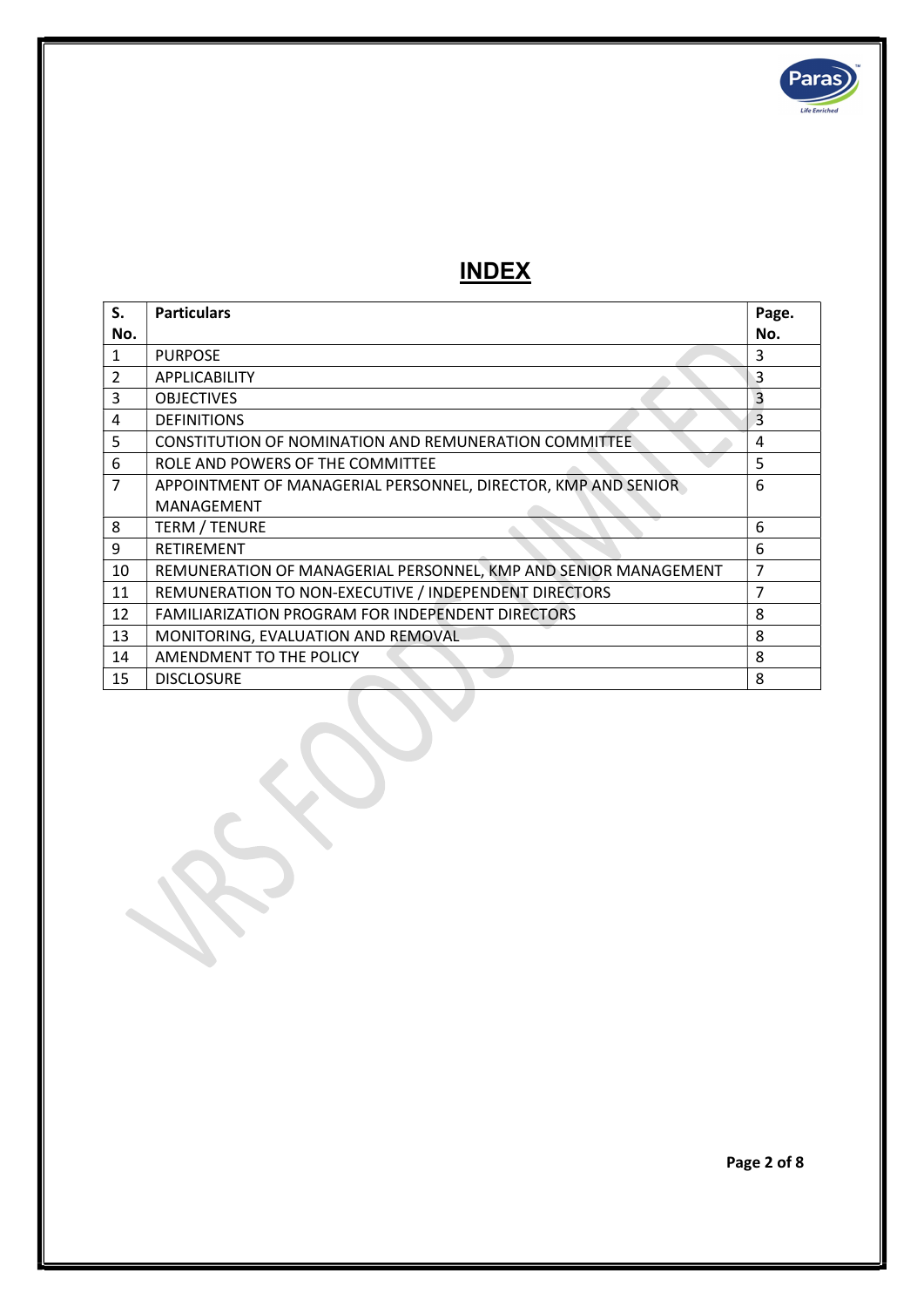

# PURPOSE

Pursuant to Section 178 of the Companies Act, 2013, the Board of Directors of every listed company and class of Companies shall constitute the Nomination and Remuneration Committee, to guide the Board on various issues on appointment, evaluate performance, remuneration of Directors, Key Managerial Personnel and Senior Management.

# APPLICABILITY

This policy is applicable to all Directors, Key Managerial Personnel (KMP), and Senior Management team and other employees of VRS Foods Limited ("Company").

# **OBJECTIVES**

This policy is framed with the following objectives:

- I. To guide the Board in relation to the appointment and removal of Directors, Key Managerial Personnel and Senior Management.
- II. To evaluate the performance of members of the Board and provide necessary report to the Board for further evaluation.
- III. To attract, retain and motivate the Senior Management including its Key Managerial Personnel, evaluation of their performance and provide necessary report to the Board for further evaluation.
- IV. The relationship of remuneration with performance is clear and meets appropriate performance benchmarks.
- V. To recommend the Board on Remuneration payable to the Directors, Key Managerial Personnel and Senior Management.
- VI. To promote and develop a high performance workforce in line with the Company strategy.
- VII. To lay down criteria and terms and conditions with regard to identifying persons who are qualified to become Director (Executive & Non- Executive/ Independent/Nominee) and persons who may be appointed in Senior Management, Key Managerial Personnel and determine their remuneration.
- VIII. To determine the remuneration based on the Company's size and financial position and practices in the industry.

# **DEFINITIONS**

- I. "Act" means Companies Act, 2013 and rules framed thereunder as amended from time to time.
- II. "Board of Directors" or Board, in relation to the company, means the collective body of the Directors of the Company.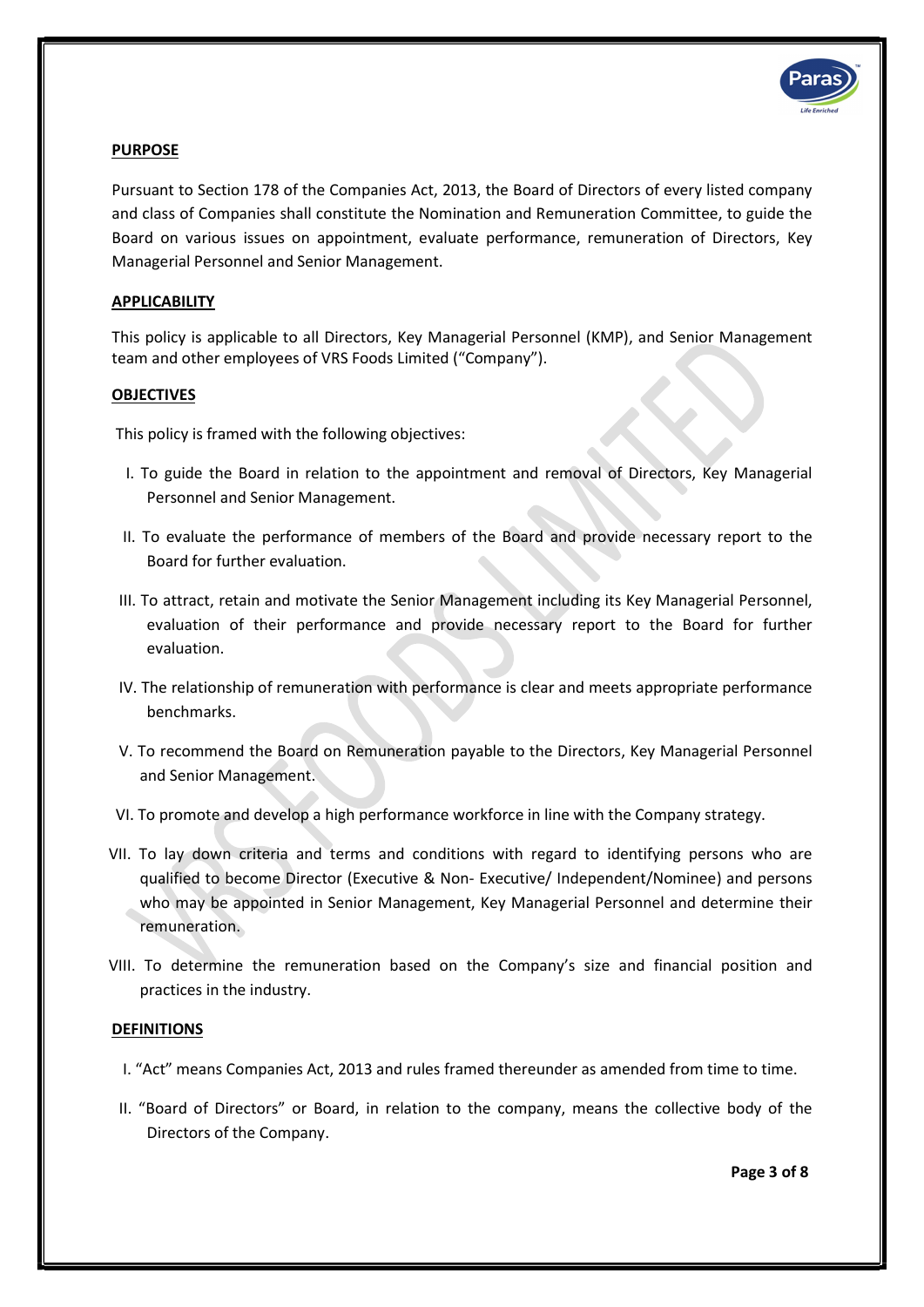

- III. "Committee" means Nomination and Remuneration Committee of the Company as constituted or reconstituted by the Board.
- IV. "Company" means "VRS Foods Limited".
- V. "Managerial Personnel" means Managerial Personnel or Persons, applicable under section 196 and other applicable provisions of the Companies Act, 2013.
- VI. "Policy" or "This policy" means Nomination and Remuneration Policy.
- VII. "Remuneration" means any money or its equivalent given or passed to any person for services rendered by him and includes perquisites as defined under the Income Tax Act, 1961.
- VIII. "Independent Director" means a Director referred to in Section 149 (6) of the Companies Act, 2013.
- IX. "Key Managerial Personnel" (KMP) means:
	- a. The Chief Executive Officer or the Managing Director or the Manager and in their absence the Whole-time Director;
	- b. The Company Secretary and
	- c. The Chief Financial Officer
- X. "Senior Management" means personnel of the company who are members of its core management team excluding Board of Directors.

Unless the context otherwise requires, words and expressions used in this policy and not defined herein but defined in the Companies Act, 2013 as may be amended from time to time shall have the meaning respectively assigned to them therein.

# CONSTITUTION OF NOMINATION AND REMUNERATION COMMITTEE:

This Policy envisages the role and responsibility of the Independent Directors, Constitution of the Nomination and Remuneration Committee, term of appointment of Managerial Personnel, Directors, KMPs, Senior Management, remuneration of the Managerial Personnel, KMPs, Senior Management, Independent Directors, evaluation of Managerial Personnel, KMPs, Senior Management, Independent Directors, etc.

The Nomination and Remuneration Committee will consist of three or more non-executive directors, out of which at least one-half shall be independent director(s), provided that Chairperson of the Company may be appointed as a member of this Committee but shall not chair such Committee.

The Board shall reconstitute the Committee as and when required to comply with the provisions of the Companies Act, 2013 and applicable statutory requirements.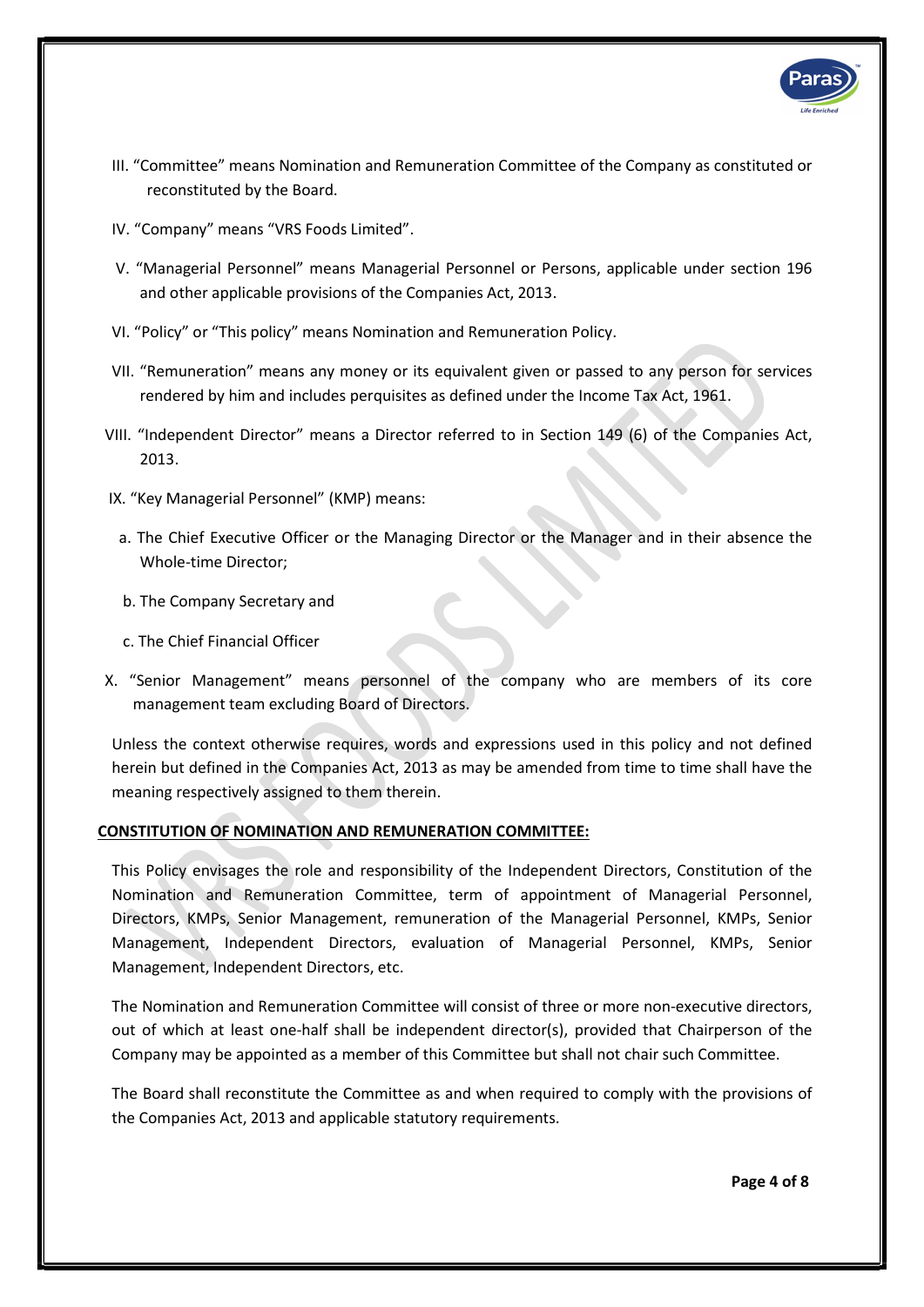

The meeting of Committee shall be held at such regular intervals as may be required to carry out the objectives set out in the Policy.

The Committee members may attend the meeting physically or through Video conference or through permitted audio –visual mode, subject to the provisions of the applicable laws. The Committee shall have the authority to call such employee (s), senior official(s) and / or externals, as it deems fit. The Company Secretary shall act as Secretary to the Committee.

# ROLE AND POWERS OF THE COMMITTEE:

The Role and Powers of the Committee shall be as under:

- a) To formulate a criteria for determining qualifications, positive attributes and independence of a Director.
- b) To formulate criteria for evaluation of Independent Directors and the Board.
- c) To identify persons who qualify to become Directors and who may be appointed in Senior Management in accordance with the criteria laid down in this Policy.
- d) To carry out evaluation of every Director's performance.
- e) To recommend to the Board the appointment and removal of Directors, Key Managerial Personnel and Senior Management.
- f) To recommend to the Board policy relating to remuneration for Directors, Key Managerial Personnel and Senior Management.
- g) To ensure that level and composition of remuneration is reasonable and sufficient, relationship of remuneration to performance is clear and meet appropriate performance benchmarks.
- h) To carry out any other function as is mandated by the Board from time to time and /or enforced by the statutory notification, amendment or modification, as may be applicable.
- i) To devise a policy on Board Diversity.
- j) To formulate the Nomination and Remuneration policy of the Company and propose any amendments.
- k) To assist the Board in ensuring that plans are in place for orderly succession for appointments to the Board, Key Managerial Personnel and to senior management.

The Chairperson of the Nomination and Remuneration Committee or, in his absence, any other member of the Committee authorised by him, shall be present at the General meetings of the Company, to answer the shareholders queries, if any.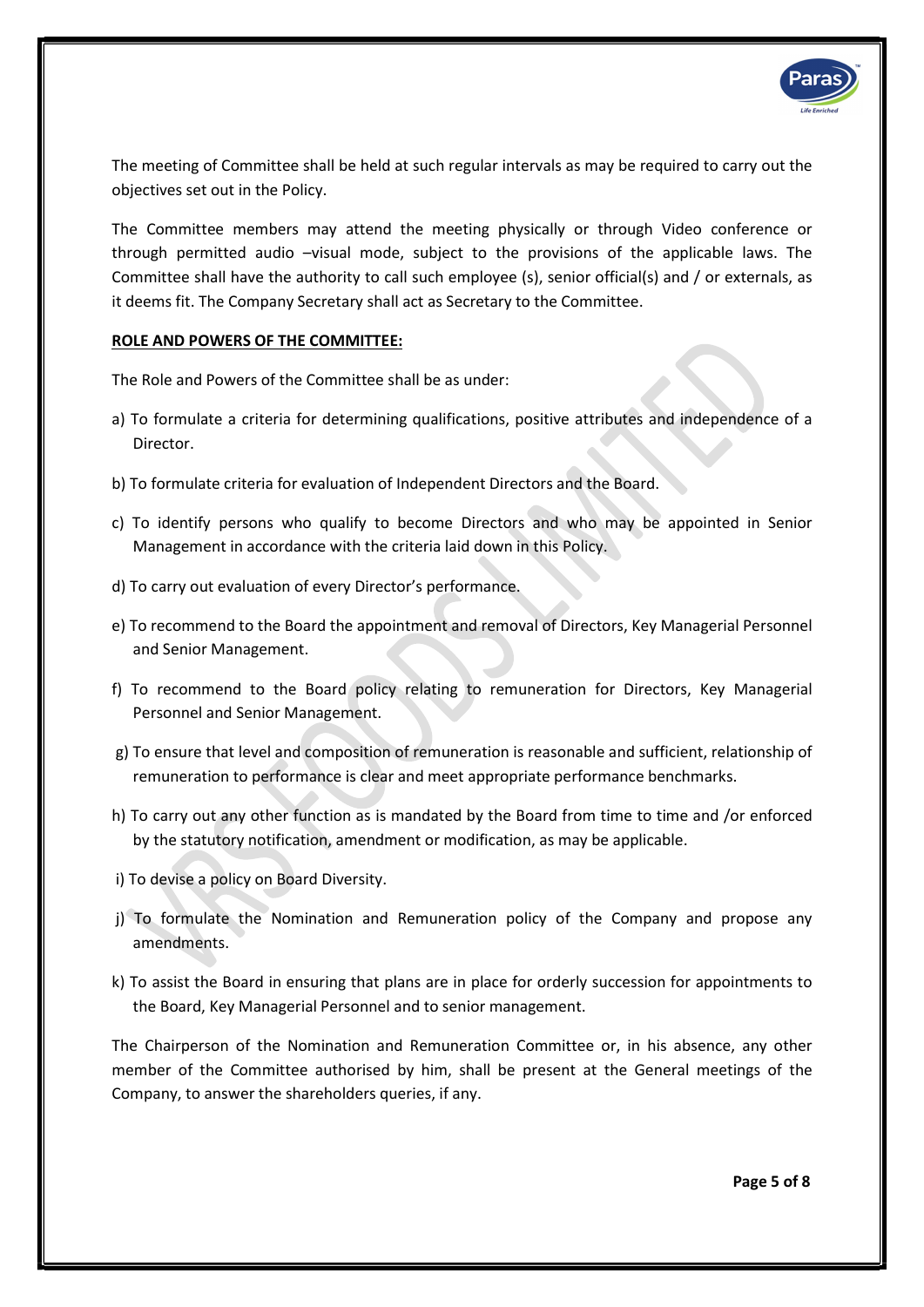

The Nomination and Remuneration Committee shall set up a mechanism to carry out its functions and is further authorized to delegate any / all of its powers to any of the Directors and /or Officers of the Company, as deemed necessary for proper and expeditious execution.

# APPOINTMENT OF MANAGERIAL PERSONNEL, DIRECTOR, KMP AND SENIOR MANAGEMENT:

- a) The Committee shall identify and ascertain the integrity, qualification, expertise and experience of the person for appointment as Managerial Personnel, Director or KMP or Senior Management and recommend to the Board his /her appointment.
- b) A person should possess adequate qualification, expertise and experience for the position he /she is considered for appointment. The Committee has discretion to decide whether qualification, expertise and experience possessed by a person is sufficient /satisfactory for the concerned position.
- c) Appointment of Independent Directors is also subject to compliance of provisions of section 149 of the Companies Act, 2013, read with Schedule IV and rules made thereunder the time being in force.

# TERM / TENURE

- a) Managerial Personnel: The Company shall appoint or re-appoint any person as its Managerial Personnel for a term not exceeding five years at a time. No re-appointment shall be made earlier than one year before the expiry of term.
- b) Independent Director: An Independent Director shall hold office for a term up to five consecutive years on the Board of the Company and will be eligible for reappointment on passing of a special resolution by the Company and Disclosure of such appointment in the Board's report. No Independent Director shall hold office for more than two consecutive terms, but such Independent Director shall be eligible for appointment after expiry of three years of ceasing to become an Independent Director. Provided that an Independent Director shall not, during the said period of three years, be appointed in or be associated with the Company in any other capacity, either directly or indirectly. At the time of appointment of Independent Director, it should be ensured that number of Boards on which such Independent Director Serves is restricted to seven listed companies as an Independent Director and three listed companies as an Independent Director in case such person is serving as a Whole-time Director of a listed company. The maximum tenure of Independent Directors shall also be in accordance with the Companies Act, 2013 and clarifications/ circulars issued by the Ministry of Corporate Affairs, in this regard, from time to time.

# RETIREMENT:

 Any Director other than the Independent Director, KMP and Senior Management shall retire as per the applicable provisions of the Companies Act, 2013 and the prevailing policy of the Company. The Board will have the discretion to retain the Director, KMP, Senior Management in the same position / remuneration or otherwise even after attaining the retirement age, for the benefit of the Company.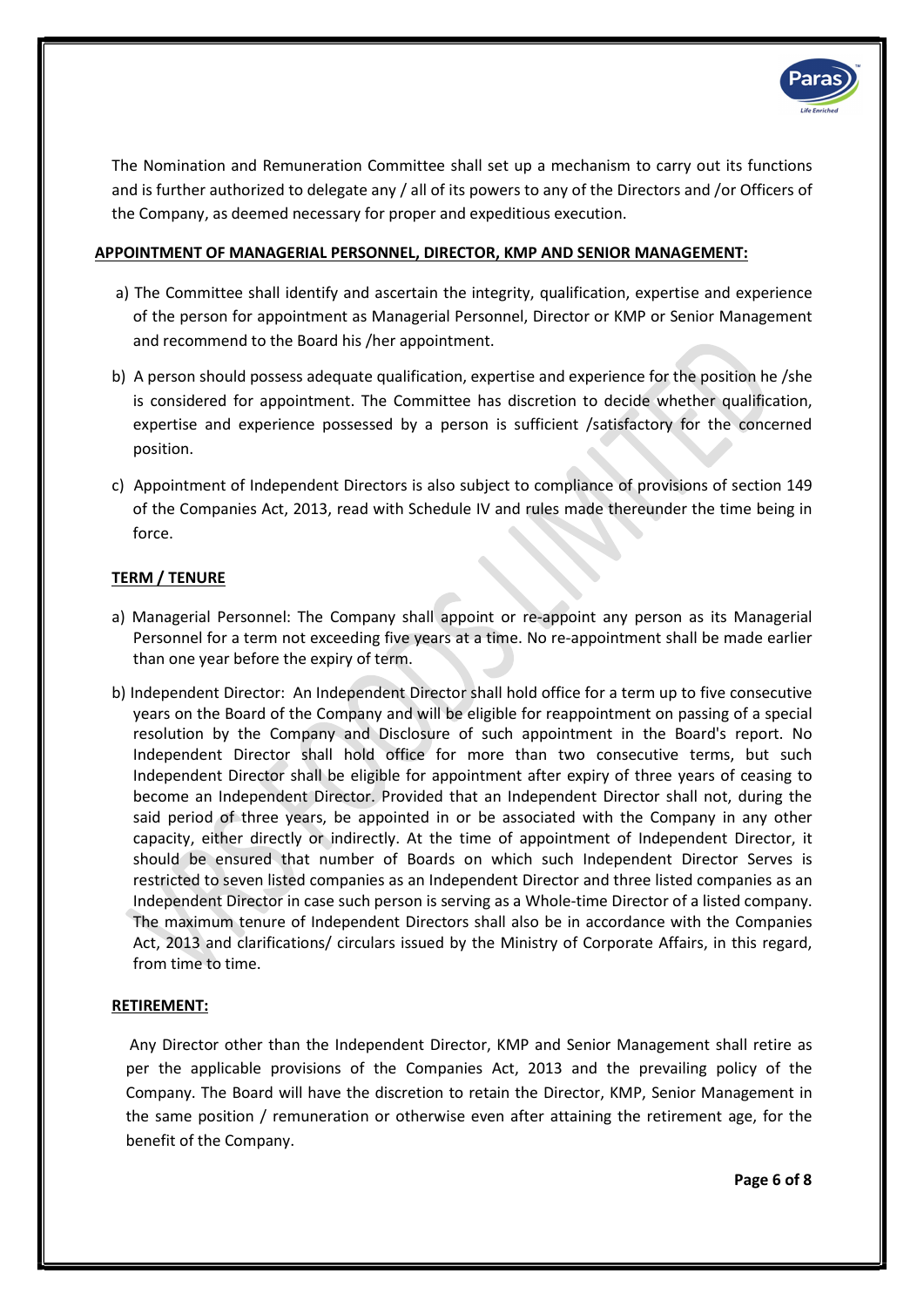

#### REMUNERATION OF MANAGERIAL PERSONNEL, KMP AND SENIOR MANAGEMENT:

- a) The Remuneration / Compensation / to Managerial Personnel, KMP and Senior Management will be determined by the Committee and recommended to the Board for approval. The Remuneration / Compensation / to be paid for Managerial Personnel shall be subject to the prior/post approval of the shareholders of the Company and Central Government, wherever required.
- b) The remuneration to be paid to Managerial Personnel shall be as per the statutory provisions of the Companies Act, 2013, and the rules made thereunder for the time being in force.
- c) Managerial Personnel, KMP and Senior Management shall be eligible for a monthly remuneration as may be approved by the Board on the recommendation of the Committee in accordance with the statutory provisions of the Companies Act, 2013, and the rules made thereunder for the time being in force. The break-up of the pay scale and quantum of perquisites including, medical expenses, etc. shall be decided and approved by the Board on the recommendation of the Committee and approved by the shareholders and Central Government, wherever required.
- d) If, in any financial year, the Company has no profits or its profits are inadequate, the Company shall pay remuneration to its Managerial Personnel in accordance with the provisions of Schedule V of the Companies Act, 2013 and if it is not able to comply with such provisions, with the prior approval of the Central Government.
- e) If any Managerial Personnel draws or receives, directly or indirectly by way of remuneration any such sums in excess of the limits prescribed under the Companies Act, 2013 or without the prior sanction of the Central Government, where required, he / she shall refund such sums to the Company and until such sum is refunded, hold it in trust for the Company.
- f) Increments if declared to the existing remuneration / compensation structure shall be recommended by the Committee to the Board which should be within the limits approved by the Shareholders in the case of Managerial Personnel.
- g) Increments if declared will be effective from 1st April of each financial year in respect of Managerial Personnel, KMP, Senior Management subject to other necessary approvals from statutory authorities as may be required.
- h) Where any insurance is taken by the Company on behalf of its Managerial Personnel, KMP and Senior Management for indemnifying them against any liability, the premium paid on such insurance shall not be treated as part of the remuneration payable to any such personnel.

# REMUNERATION TO NON-EXECUTIVE / INDEPENDENT DIRECTORS:

a) Remuneration / Profit Linked Commission: The remuneration / profit linked commission shall be in accordance with the statutory provisions of the Companies Act, 2013, and the rules made thereunder for the time being in force.